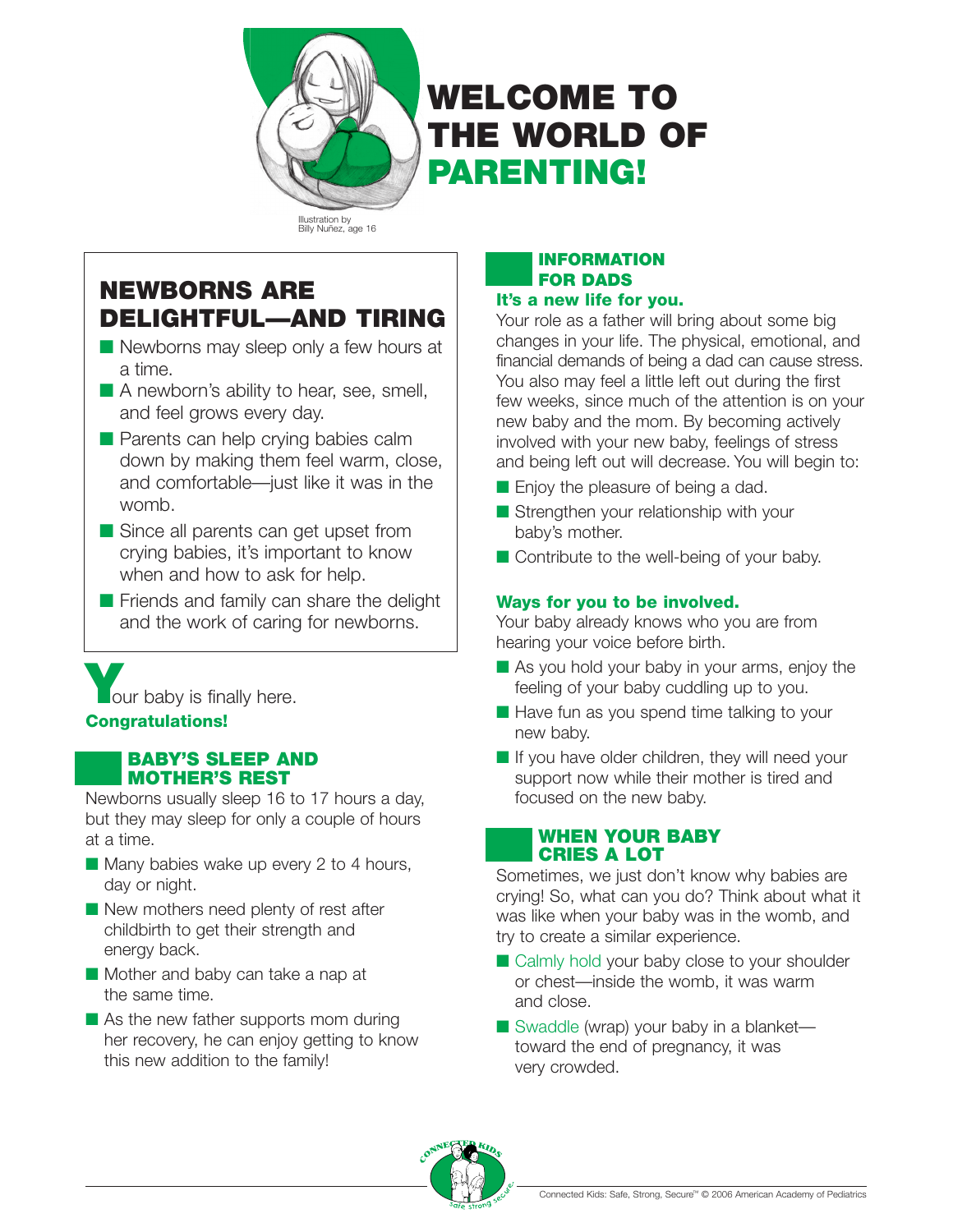- Quietly sing or talk to your baby, softly play calm music—voices heard through the womb were very comforting.
- Gently rock your baby or go for a quiet walk before birth, your baby was used to quietly floating.

There will be a few times when babies will continue to cry until either sleep finally arrives or they become quiet yet alert.

Comforting babies when they cry does not spoil them. In fact, many babies learn how to calm themselves just by knowing that someone will calm them.

Sometimes, babies will continue to fuss after parents have tried everything! They are crying because they have had all the excitement that they can handle for now. This is when it's best to quietly hold your baby, or put your baby in a safe place, like the crib, and wait until all is calm.

#### **CRYING BABIES UPSET PARENTS**

All parents get upset when their baby cries. With all this crying, try to stay patient. Your baby can sense when you are upset or tense.

After trying all the ways that usually calm your baby, it's OK to let your baby cry. It's OK to place your baby, face up, in the crib to calm down. It's OK to let your baby cry sometimes and give yourself time to calm down. Do something that you enjoy and find calming—have a cup of tea or coffee, listen to music, call a friend or spouse, read, or meditate. These feelings of stress are natural and will pass.

If your baby's crying is getting to be too much and it does get to this point for many parents reach out for help. Talk with a friend or relative who has been through this, or call your pediatrician.

# **Never yell at, hit, or shake your baby!**

### **INFORMATION FOR MOMS**

Becoming a parent brings big changes to your life—more than you might have imagined!

# **You may feel tired much of the time.**

Your body is recovering from pregnancy and childbirth. At times, you may wonder if you will be able to make it through the first month. This is common and normal. Let family and friends help out with meals, shopping, cleaning, and if you have other children, taking care of them. Don't feel that you need to entertain visitors as well!

#### **You may have wild mood swings.**

As your body begins to adjust, you may go from great highs to hopeless lows. This is common during the first weeks after giving birth, but please let people know if you feel down or overwhelmed. Your feelings deserve attention and support from your family and friends, and from your doctors. If you think you need help, ask for it. Taking care of your emotional and physical health also helps your baby.

#### **You may feel lonely.**

Some of your links to family and friends will get stronger, while others may get weaker. Some people will understand what you are going through, and others won't. Your baby needs and will demand much of your attention, time, and energy. If you are a mom who also works outside of the home, chances are you are not seeing friends from work at this time. Try reaching out to family and friends, or find other new mothers who live near you.